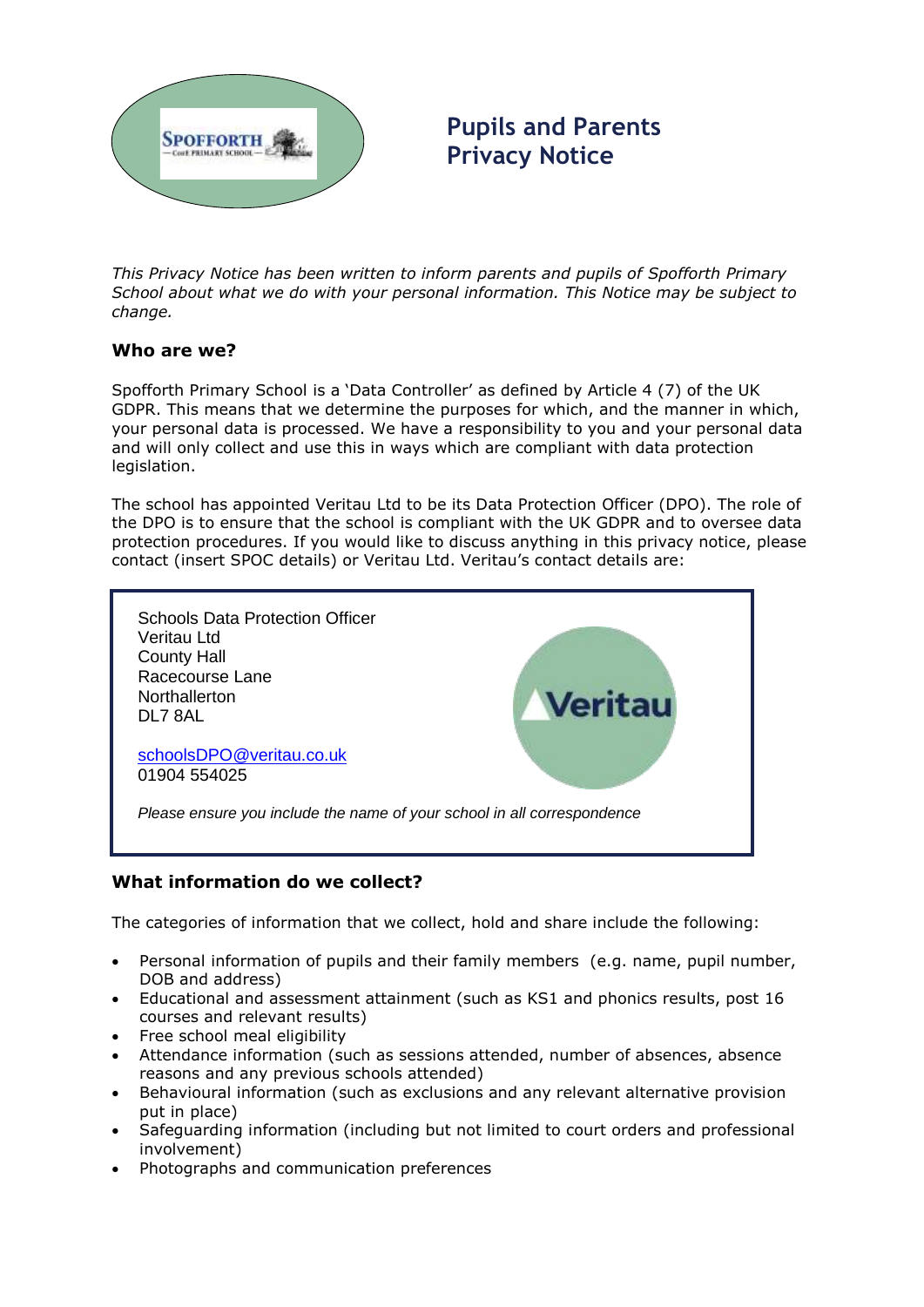- School trips
- Extra curricular activities
- Before and after school clubs

We will also process certain 'special category' data about our pupils including:

- Relevant medical information please be aware that where the pupil has a severe allergy or is thought to be at risk of needing emergency care for a medical issue then this will be shared with all relevant staff members. We may do this in the form of photo identification in the staff room to ensure that all staff members are aware of the issues should an emergency situation arise
- Special Educational Needs and Disabilities information (including the needs and ranking)
- Race, ethnicity and religion
- The school may also have information relating to you or your child's sexual orientation and/or sexual activity. This is not routine and only likely to be collected if there is a safeguarding risk.

## **Why do we collect your personal data?**

We use the information we collect:

- to support pupil learning
- to monitor and report on pupil progress
- to provide appropriate pastoral care
- to assess the quality of our services
- to keep children safe (food allergies or emergency contact details)to meet the statutory duties placed upon us by the DfE
- we also may keep some information for historical and archiving purposes in the public interest

Any personal data that we process about our pupils and parents is done so in accordance with Article 6 and Article 9 of the UK GDPR.

Our legal basis for processing your personal data, in line with Article  $6(1)(c)$  (legal obligation) includes (but not necessarily limited to):

- Education Act 1944,1996, 2002, 2011
- Education and Adoption Act 2016
- Education (Information About Individual Pupils)(England) Regulations 2013
- Education (Pupil Information) (England) Regulations 2005
- Education and Skills Act 2008
- Children Act 1989, 2004
- Children and Families Act 2014
- Equality Act 2010
- Education (Special Educational Needs) Regulations 2001

We also process information in accordance with Article 6(e) (public task), Article 6(a) (consent), Article 9 (2)(a) (explicit consent where applicable) and Article 9(2)(g) (reasons of substantial public interest).

We mainly collect pupil information through admission forms and common transfer file or secure file transfer from previous school. The majority of pupil information you provide to us is mandatory in line with your parental responsibility – for further details please see the following link [https://www.gov.uk/government/publications/dealing-with-issues-](https://www.gov.uk/government/publications/dealing-with-issues-relating-to-parental-responsibility/understanding-and-dealing-with-issues-relating-to-parental-responsibility)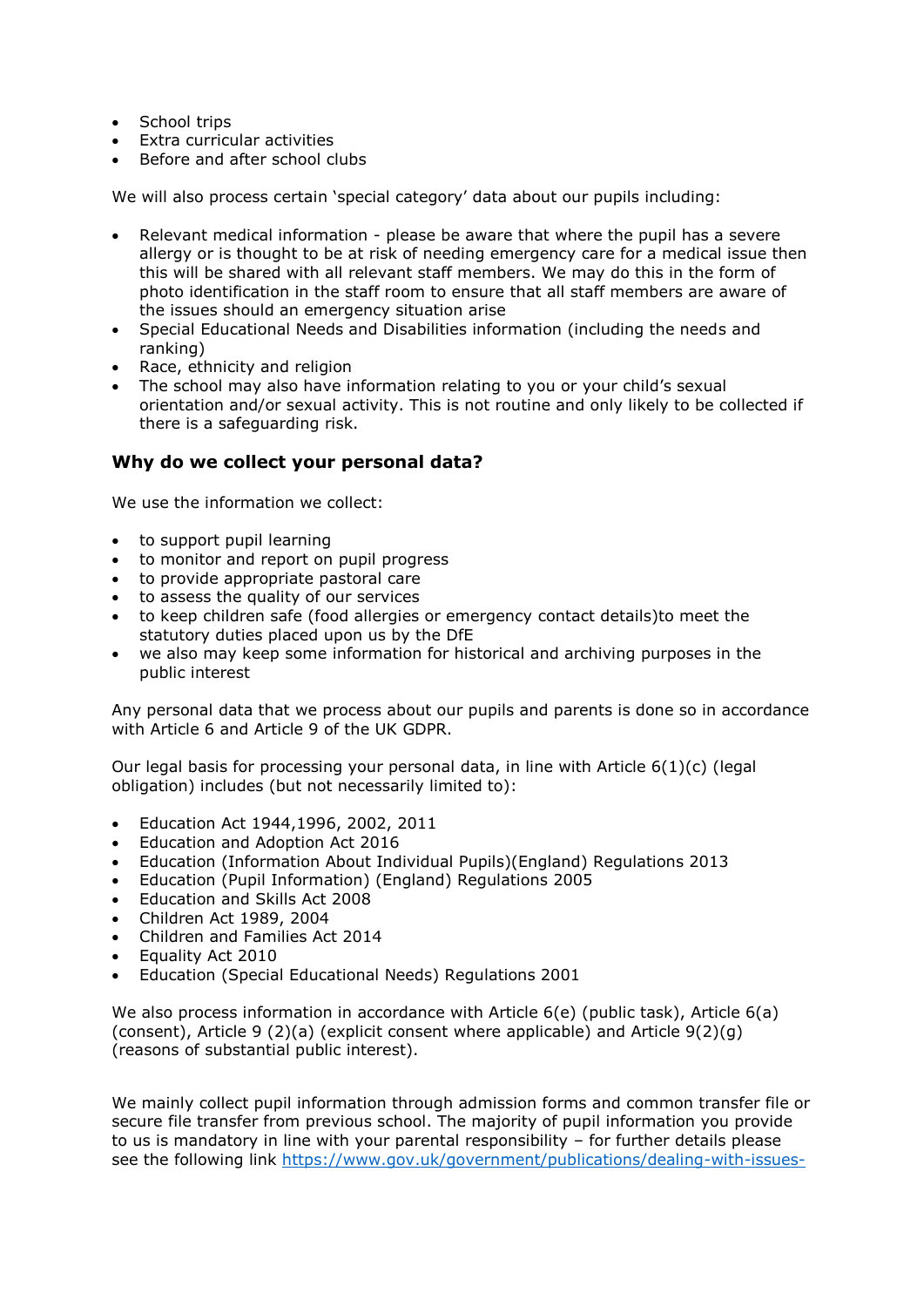[relating-to-parental-responsibility/understanding-and-dealing-with-issues-relating-to](https://www.gov.uk/government/publications/dealing-with-issues-relating-to-parental-responsibility/understanding-and-dealing-with-issues-relating-to-parental-responsibility)[parental-responsibility.](https://www.gov.uk/government/publications/dealing-with-issues-relating-to-parental-responsibility/understanding-and-dealing-with-issues-relating-to-parental-responsibility)

However, some information we ask for on a voluntary basis. When we do process this additional information we will ensure that we ask for your consent to process it.

Where we are processing your personal data with your consent you have the right to withdraw that consent. If you change your mind, or are unhappy with our use of your personal data, please let us know by contacting the headteacher.

### **Who do we obtain your information from?**

Much of the information we process will be obtained directly from you (pupils and parents). We will also process information received from:

- Department for Education (DfE)
- Local Education Authority-NYCC
- Previous schools attended

### **Who do we share your personal data with?**

We routinely share pupil information with:

- schools that the pupils attend after leaving us
- our Local Education Authority-NYCC to ensure that they can conduct their statutory duties under the School Admissions Code, including Fair Access Panels
- the Department for Education (DfE)
- National Health Service bodies
- Throughout the Federation

•

For more information on information sharing with the DfE (including the National Pupil Database and Census) please go to:

[https://www.gov.uk/government/publications/national-pupil-database-user-guide-and](https://www.gov.uk/government/publications/national-pupil-database-user-guide-and-supporting-information)[supporting-information](https://www.gov.uk/government/publications/national-pupil-database-user-guide-and-supporting-information)

We will not share any information about you outside the school without your consent unless we have a lawful basis for doing so. For example, we may also share your data with classroom/teaching apps and some website for the purpose of enhancing pupil learning. Where we do this we will rely on either Article 6(e) (public task) or Article 6(a) (consent).

#### **Where we rely on Article 6(e) you have the right to object to processing and where we are relying on Article 6(a) you have the right to withdraw that consent at any time. Please see section below on data subject rights.**

#### **How long do we keep your personal data for?**

Spofforth Primary School will keep your data in line with our Information Policy. Most of the information we process about you will be retained as determined by statutory obligations. Any personal information which we are not required by law to retain will only be kept for as long as is necessary to fulfil our organisational needs.

#### **What rights do you have over your data?**